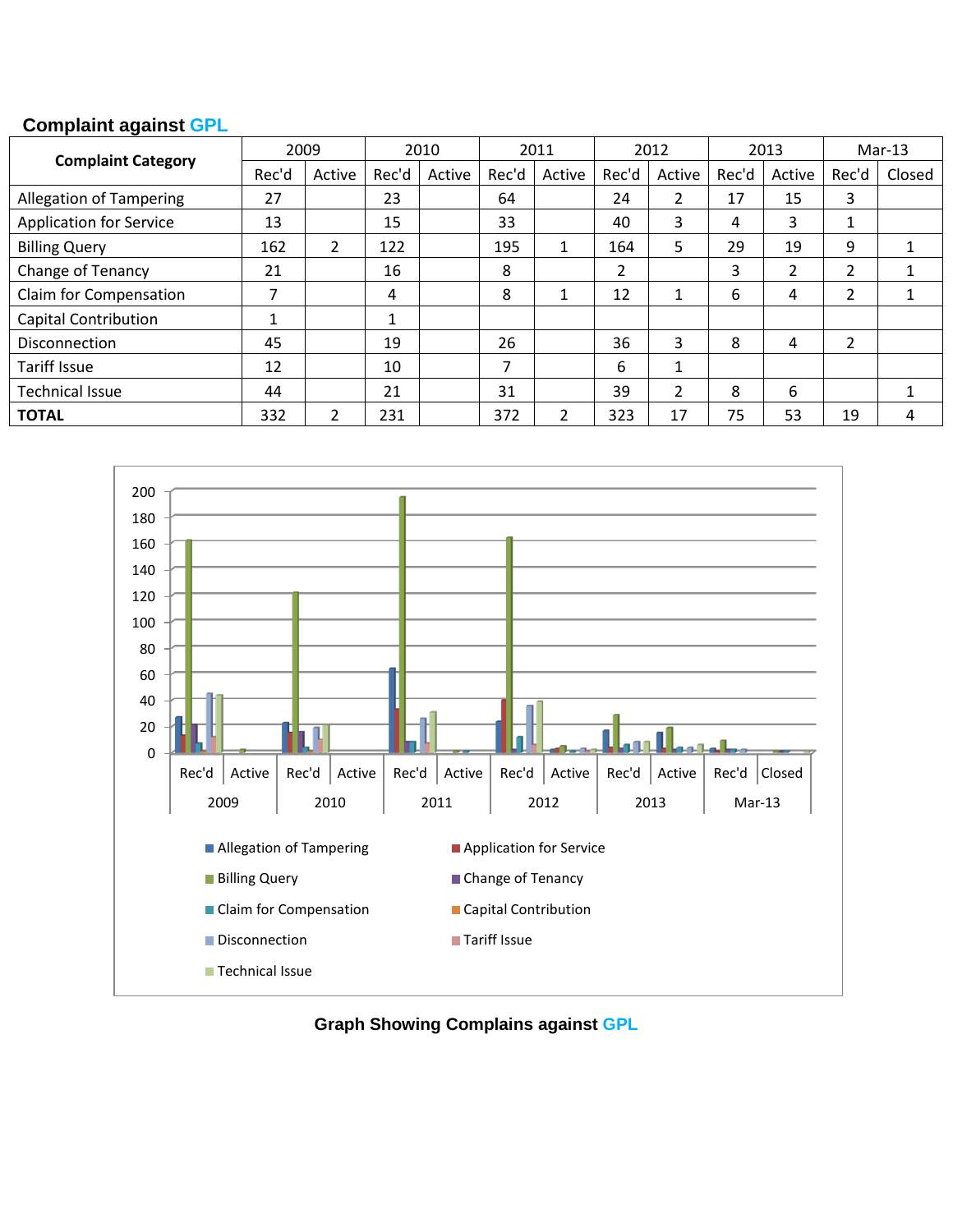#### **Complaint against GWI**

|                                | 2009  |        | 2010           |        | 2011                      |        | 2012         |        | 2013  |        | $Mar-13$       |        |
|--------------------------------|-------|--------|----------------|--------|---------------------------|--------|--------------|--------|-------|--------|----------------|--------|
| <b>Complaint Category</b>      | Rec'd | Active | Rec'd          | Active | Rec'd                     | Active | Rec'd        | Active | Rec'd | Active | Rec'd          | Closed |
| <b>Application for Service</b> | 3     |        | 1              |        | 7                         |        | 7            |        | 2     | 1      |                |        |
| <b>Billing Query</b>           | 130   |        | 48             |        | 48                        |        | 43           |        | 5     | 3      | $\overline{2}$ |        |
| Change of Tenancy              |       |        | 1              |        | $\blacktriangleleft$<br>┻ |        |              |        |       |        |                |        |
| Compensation                   |       |        | 1              |        |                           |        | 2            |        |       |        |                |        |
| Disconnection                  | 16    |        | 13             |        | 16                        |        | 19           |        |       | 1      |                |        |
| <b>Tariff Issue</b>            | 10    |        | $\overline{2}$ |        | ┻                         |        |              |        |       |        |                |        |
| <b>Technical Issue</b>         | 25    |        | 26             |        | 11                        |        | 13           |        | 5     | 5      | 4              |        |
| Tampering                      |       |        |                |        |                           |        | $\mathbf{A}$ |        |       |        |                |        |
| Misc                           | 8     |        | 3              |        |                           |        |              |        |       |        |                |        |
| <b>TOTAL</b>                   | 192   |        | 95             |        | 84                        |        | 86           |        | 13    | 10     | 7              |        |



**Graph Showing Complains against GWI**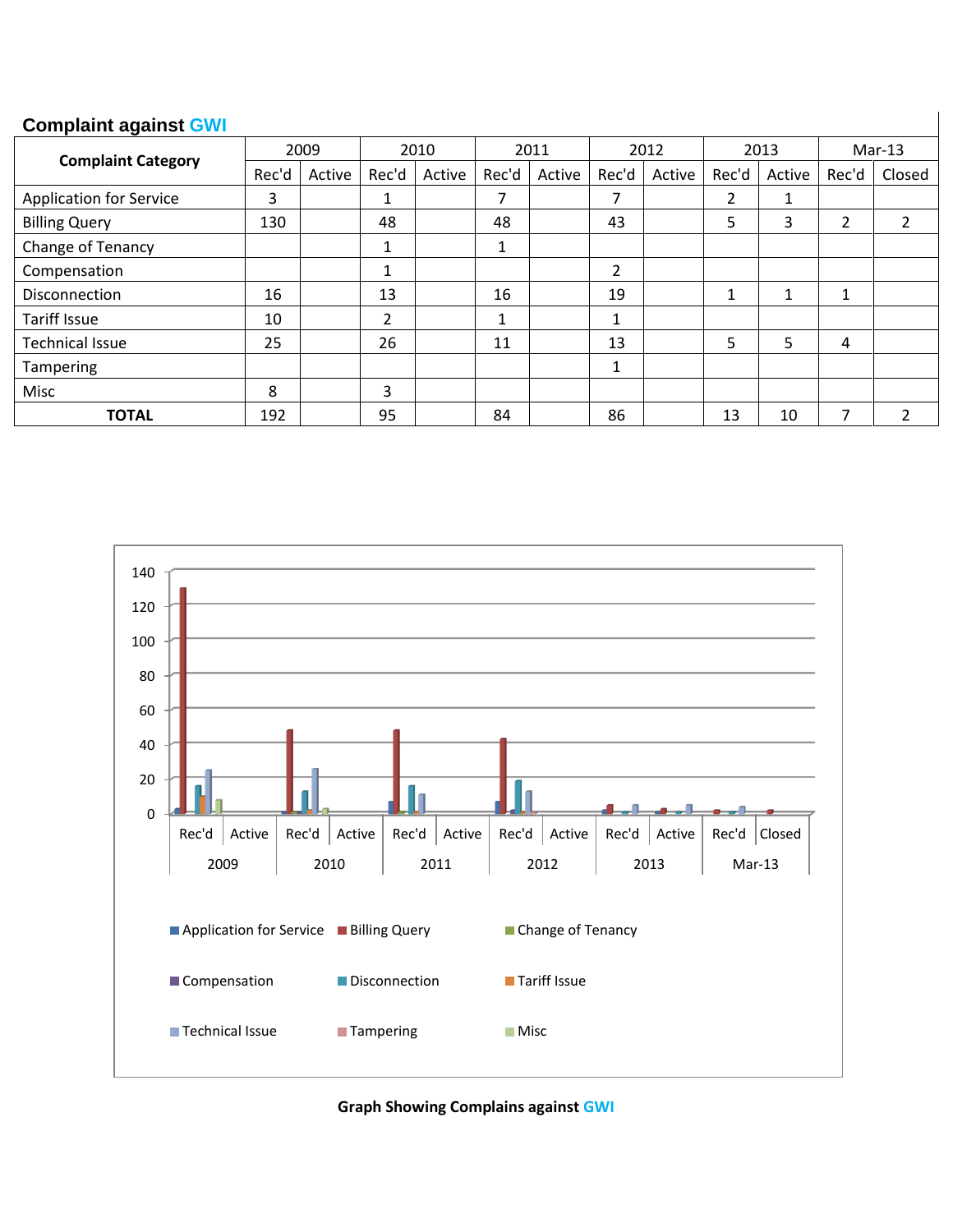#### **Complaint against GTT**

|                                | 2009  |        | 2010  |        | 2011   |        | 2012  |        | 2013  |        | $Mar-13$ |        |
|--------------------------------|-------|--------|-------|--------|--------|--------|-------|--------|-------|--------|----------|--------|
| <b>Complaint Category</b>      | Rec'd | Active | Rec'd | Active | Rec'd  | Active | Rec'd | Active | Rec'd | Active | Rec'd    | Closed |
| <b>Application for Service</b> | 15    |        | 9     |        | 6      |        | 8     |        |       |        |          |        |
| <b>Billing Query</b>           | 9     |        | 4     |        | 2      |        | 10    |        | 7     | 4      | 4        |        |
| Disconnection                  | 3     |        | 1     |        | 2      |        |       |        |       |        |          |        |
| <b>Tariff Issue</b>            |       |        |       |        |        |        |       |        |       |        |          |        |
| <b>Technical Issue</b>         | 35    |        | 28    |        | 33     |        | 87    |        | 18    | 6      | 3        |        |
| <b>Transfer of Service</b>     | 4     |        | 1     |        | 3      |        | 7     |        |       |        |          |        |
| Compensation                   |       |        |       |        | 1<br>┻ |        |       |        |       |        |          |        |
| Misc                           | 8     |        | 4     |        |        |        |       |        |       |        |          |        |
| <b>TOTAL</b>                   | 74    |        | 47    |        | 47     |        | 112   |        | 25    | 10     |          |        |



**Graph Showing Complains against GT&T**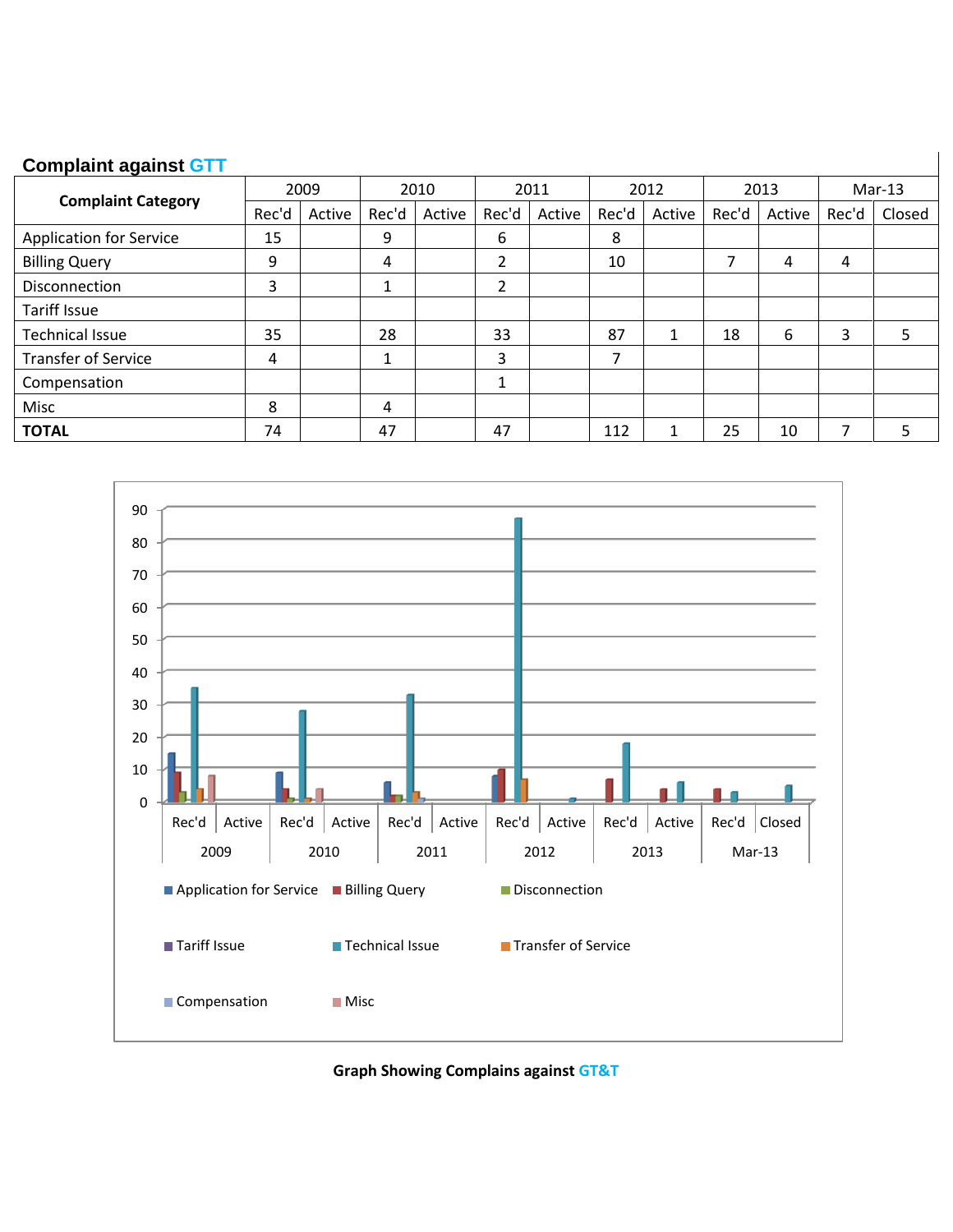### **Complaint against Digicel**

| <b>Complaint Category</b> | 2009  |        | 2010 |  | 2011 |  | 2012 |  | 2013 |  | $Mar-13$                                                                           |  |
|---------------------------|-------|--------|------|--|------|--|------|--|------|--|------------------------------------------------------------------------------------|--|
|                           | Rec'd | Active |      |  |      |  |      |  |      |  | Rec'd   Active   Rec'd   Active   Rec'd   Active   Rec'd   Active   Rec'd   Closed |  |
| <b>Billing Query</b>      |       |        |      |  |      |  |      |  |      |  |                                                                                    |  |
| <b>Technical Issue</b>    |       |        |      |  |      |  |      |  |      |  |                                                                                    |  |
| Misc                      |       |        |      |  |      |  |      |  |      |  |                                                                                    |  |
| <b>TOTAL</b>              |       |        |      |  |      |  |      |  |      |  |                                                                                    |  |



**Graph Showing Complains against DIGICEL**